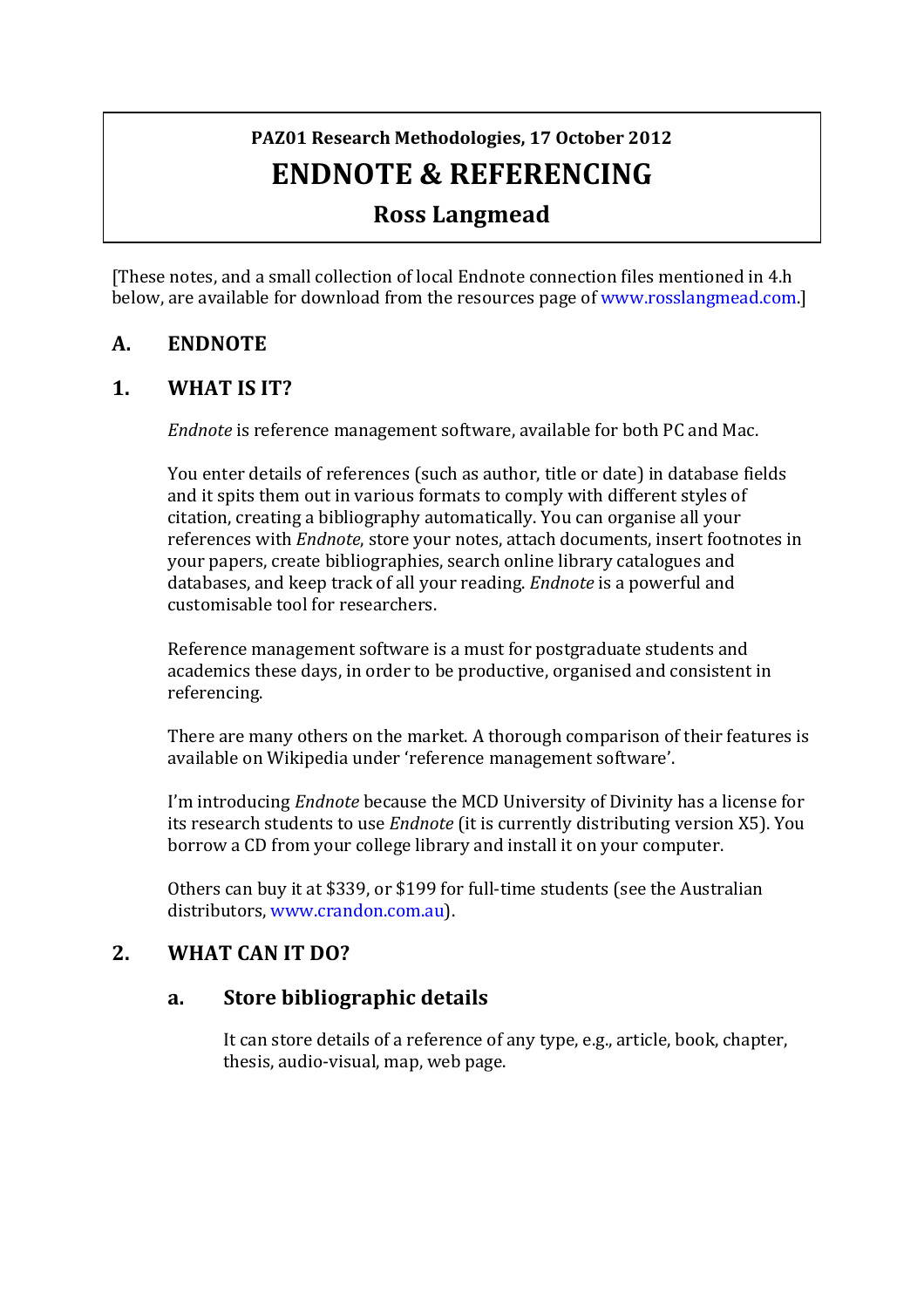### **b.** Store notes

You can enter up to about 5000 words per reference in the 'Abstract' or 'Notes' field, plenty for notes on most books or articles. Later you can search your notes for words or phrases.

### **c. Select lists using indexes**

You can enter key words as indexing words, and easily extract all references with those key words. The search engine is quite powerful and flexible, which is necessary when you eventually get a large library of references.

## **d. Format references in whatever style you need**

In the Chicago style used by the MCD, for example, footnotes look like this:

Dietrich Bonhoeffer, *The cost of discipleship* (London: SCM, 1959).

In the Chicago style, references in your bibliography will look like this:

Bonhoeffer, Dietrich. The cost of discipleship. London: SCM, 1959.

I recommend you choose the 'Turabian' or 'Chicago 15thA' style.

You can define new styles or modify existing ones.

## **e. Search online catalogues and databases**

There are files called 'filters' and 'connections' which enable *Endnote* to get details of references from collections such as the Library of Congress or the ATLA Religion Database, and most major university library catalogues. It saves typing out the details. (See 4.h below)

#### **3. SOME EXAMPLES** (to be demonstrated in the seminar)

- a. Entering a reference. Fill in the fields, using little punctuation and plain font.
- b. Choosing a format. From the Style bar (top left). You can see the formatted reference in the Preview pane.
- c. Entering a footnote in your thesis. Repeated citations can be automatically abbreviated if you choose. e.g., First footnote: Kate L Turabian et al, A manual for writers of *research papers, theses, and dissertations: Chicago style for students and researchers*, 7th ed. (Chicago: University of Chicago Press, 2007).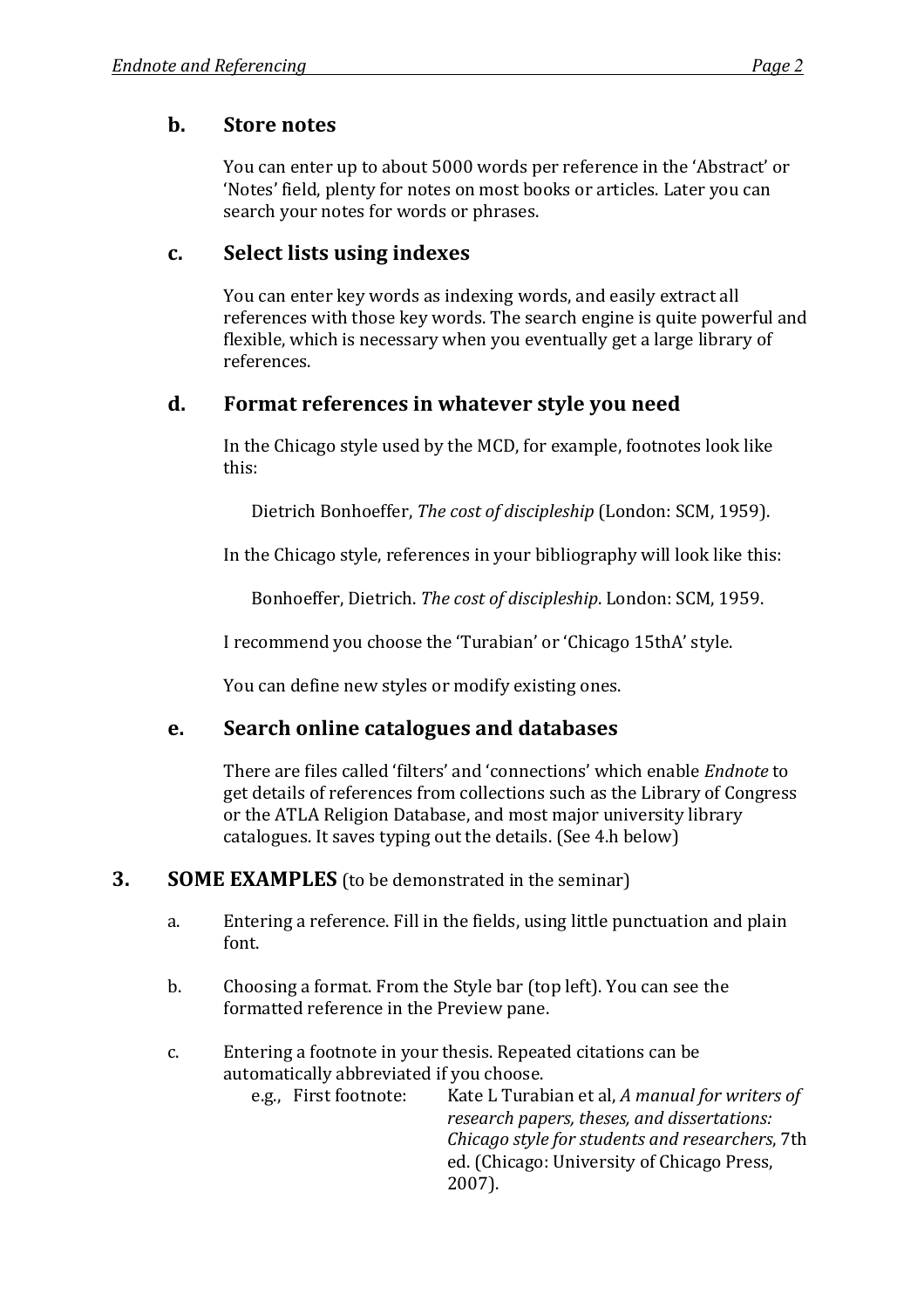Second footnote: Turabian et al, *A manual for writers*, 45.

- d. Using the author-date method.
- $f.$  A bibliography is automatically created, matching the citations.
- g. Indexing references. Enter key words with each reference and then you can search for references that contain them.
- h. Viewing and annotating PDFs within *Endnote*. You can attach a PDF to reference. Then you can view it, highlight bits of it and annotate it within in Endnote. Your highlights and comments are searchable.

## **4. GETTING A LIBRARY GOING**

[This section is for reference and won't be covered during this seminar]

The hardest part about *Endnote* is getting going. Here are some basic instructions, but feel free to consult me if you have troubles.

## **a. Start a library**

Go to File/New. Give it a name and save it to somewhere amongst your documents, not your applications—this is so that it gets backed up more often.

## **b.** Make sure this library opens automatically

Go to Preferences/Libraries. Select 'Add Open Libraries'.

#### **c.** Choose which fields to display

Go to Preference/Display Fields. The usual is to display at least Author/Date/Title.

#### d. Set the folder locations

Three folders come with *Endnote*, holding the Styles, Connections and Filters. Go to Preferences/Folder Locations and nominate where they are to be found. Endnote needs to be pointed in their direction.

#### **e.** Choose a style to use

Go either to the Style bar (top left) (or to the menu Edit/Output Styles) and choose a style. MCD students will use either Chicago 15thA, which matches the 15th edition of the Chicago Style Manual, or Turabian (I can't see any differences).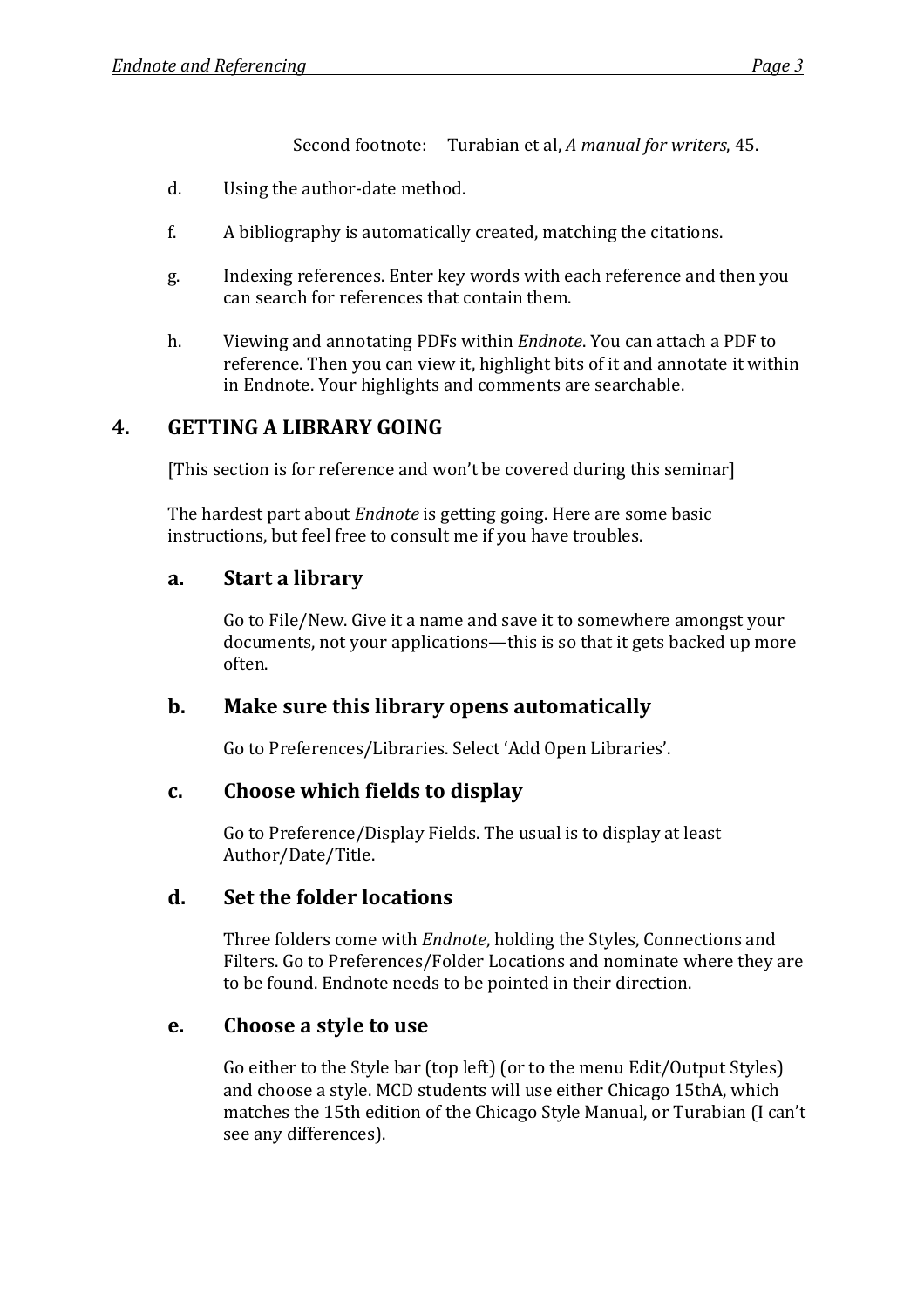(If there are no styles to choose from, go to Edit/Output Styles/Open Style Manager and mark some of those you might use. Close the Style Manager and try again.)

## **f.** Open the preview pane

Click on 'Show Preview' at the bottom right of the library window to open an area where you'll be able to see how your style will work.

#### **g. Enter a reference**

Go to References/New Reference. Enter details. Close it. It should be visible in the library. If you click once on it, the formatted version should be visible in the preview pane.

## **h. Downloading citations from catalogues and databases**

You don't have to type a citation if you can access a library catalogue or database through *Endnote's* Online Search.

Many library catalogues are available with *Endnote*. Also databases subscribed to by your library are accessible (e.g., ATLA, ProQuest).

To do this:

- In *Endnote* click on Online Search (using either the icon or Tools/ Online Search) and choose a library or database.
- Enter a search term and click on Search.
- Highlight any references you want, then click on the icon 'Copy to Local Library'.

I can supply the following Connection Files:

| <b>ATLAS</b>     | Database with password access  |
|------------------|--------------------------------|
| DML (UFT)        | Free access to library catalog |
| Mannix (CTC)     | Free access to library catalog |
| Proquest         | Database with password access  |
| St Paschal (YTU) | Free access to library catalog |
| Ridley           | Free access to library catalog |

You can download them from my website at www.rosslangmead.com, on the Resources page. Put the files in the Endnote connection folder, probably found near the *Endnote* applicaiton itself.

## **5. OTHER COMMENTS**

## **a.** Most people build one big library gradually

Once you've started you generally add references one by one as you go. For most people it's easier to have one big library, and select sub-sets of it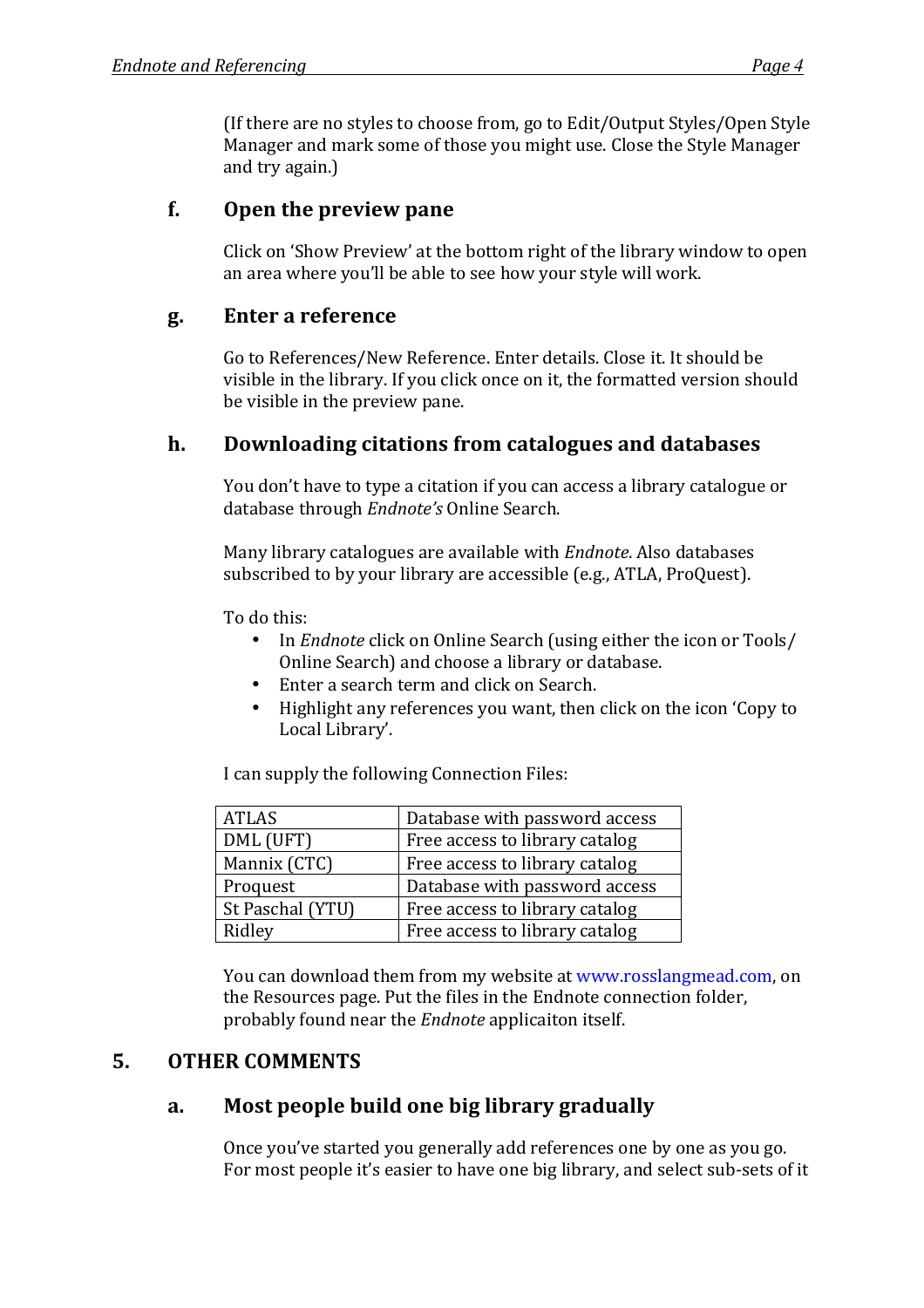as needed. It's so fast and convenient to find a reference that it doesn't matter if a library has thousands of references.

## **b.** You can customise it but you don't have to

A novice can use *Endnote* quite well by sticking to the well-known styles that come with the program. But if you read manuals well or have a knack for customising things to suit you, you can make *Endnote* your own.

*Endnote's* Australian distributors (Crandon, to be found at www.crandon.com.au) offer good help. You can either

- Check out their Frequently Asked Questions page (www.crandon.com.au/EndNote/faq/help.html).
- Email them at  $info@crandon.com.au$ .
- Ring them on  $02$  6559 5777
- Take part in free webinars from time to time (see their Help page)

## **c. Back up your Endnote library often**

Your *Endnote* library soon becomes one of your most critical files. To lose it would be a disaster. So back it up often and variously. (In *Endnote*, see File/Save a Copy)

I keep my library with the rest of my data, not with the application, so it is backed up every time I back up my data.

I save it regularly with a date on it, e.g., 'Ross's References 30-9-12' then continue using the undated version, 'Ross's References'.

I also email it to my home computer, email it to a webmail address, save it to CD and keep it on a USB Key. I back up automatically to an external hard disk at home and at work. When it comes to your research you can never have too many dated backups.

# d. **Help** available on the web

The University of North Carolina has a good online tutorial on *Endnote*, to help you get going. It can be found at www.hsl.unc.edu/services/tutorials/endnote/intro.htm.

The University of Queensland is also most helpful. Its *Endnote* homepage is at www.library.uq.edu.au/research-support/endnote. It has tutorials, connection files (particularly Australian ones) and other resources. It runs an email discussion list on *Endnote* difficulties.

The *Endnote* web site at www.endnote.com has connection files, technical support and an email discussion list on *Endnote* difficulties.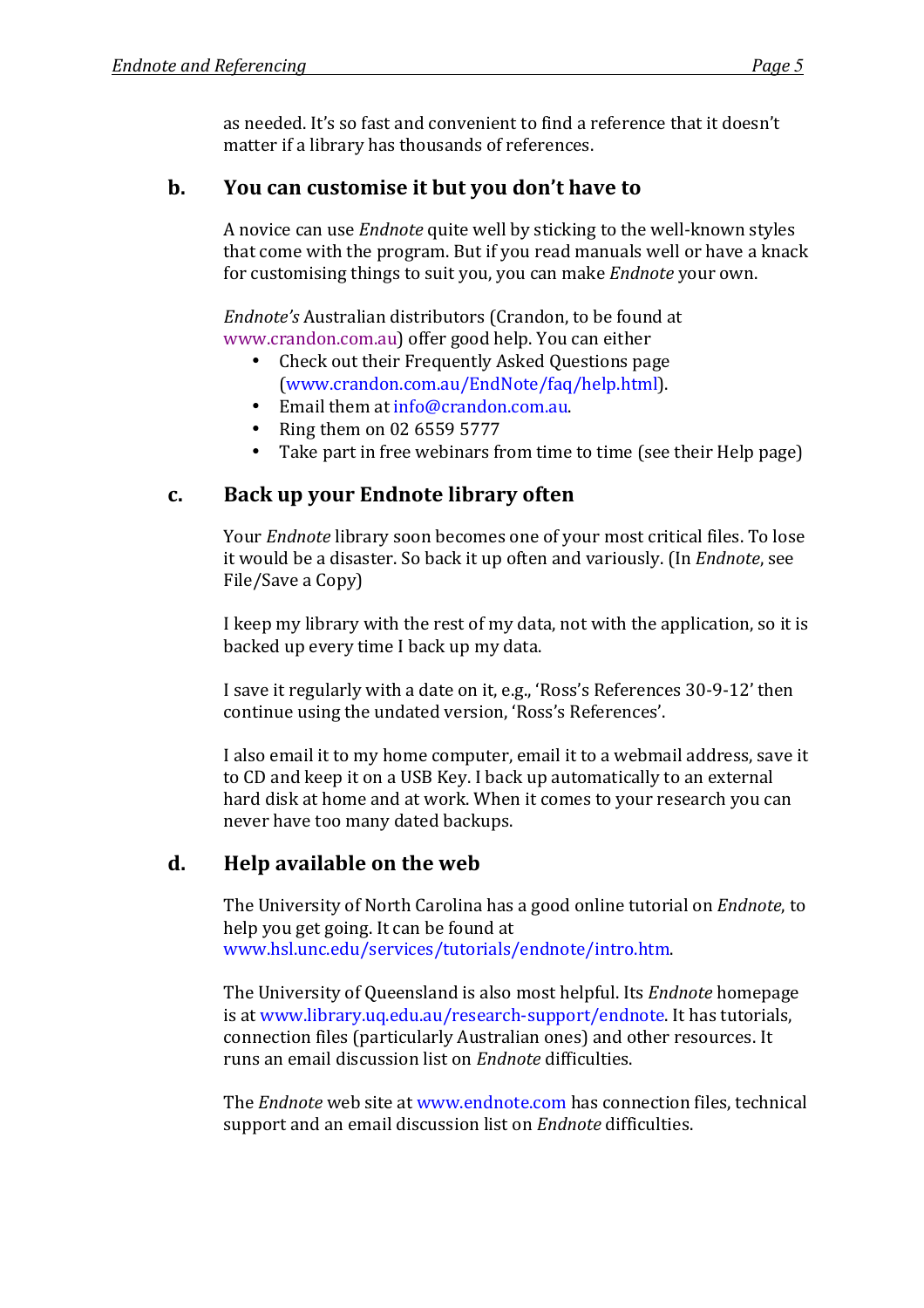### **6. TRICKY AUTHORS' NAMES**

Particularly institution names.

If you use no commas *Endnote* treats the last word as the surname.

If you use commas:

Everything before the first comma is treated as 'surname'. Everything before the second comma is treated as 'firstname'. Everything after that is treated as a suffix.

Examples:

| Entered                    | Appears in bibliography    | Right? | Appears in footnotes      |
|----------------------------|----------------------------|--------|---------------------------|
| Mary J Smith               | Smith, Mary J              |        | Mary J Smith              |
| Smith, Mary J              | Smith, Mary J              |        | Mary J Smith              |
| World Council of Churches  | Churches, World Council of | X      | World Council of Churches |
| World Council of Churches, | World Council of Churches  |        | World Council of Churches |
| George G Hunter III        | III, George G Hunter       | X      | George G Hunter III       |
| Hunter, George G, III      | Hunter, George G, III      |        | George G Hunter, III      |

#### **7. MODIFYING STYLES**

You can tell *Endnote* how you want your style to look. I'll use Turabian Bibliography.

 $Edit > Output$  Styles  $> Edit$  'Turabian'  $> Bibliography$  (or Footnotes) $>$  Templates.

#### a. Putting the punctuation outside the quotation marks for **the title of a journal article or book section**

e.g., Hamilton, Andrew. 'Why Malaysia Is No Solution'. *Eureka Street* 21.9 (May 2011).

(Americans punctuate inside quotes, while British and Australians tend to punctuate outside.)

Go through each reference type in the bibliography templates and footnote templates and move commas or full-stops.

#### **b.** Adjusting quotation marks to be single or curly

The Turabian style comes with straight quotation marks. If you want curly ones (like Microsoft Word's 'smart quotes'), you need either to paste them into the *Endnote* styles from a Word document, or use the following within *Endnote*, which at least works for me

| Forward singles (')  | $OPTION +$        |
|----------------------|-------------------|
| Backward singles (') | $SHIFT+OPTION+$ ] |
| Forward doubles (")  | $OPTION + \lceil$ |
| Backward doubles (") | SHIFT + OPTION +  |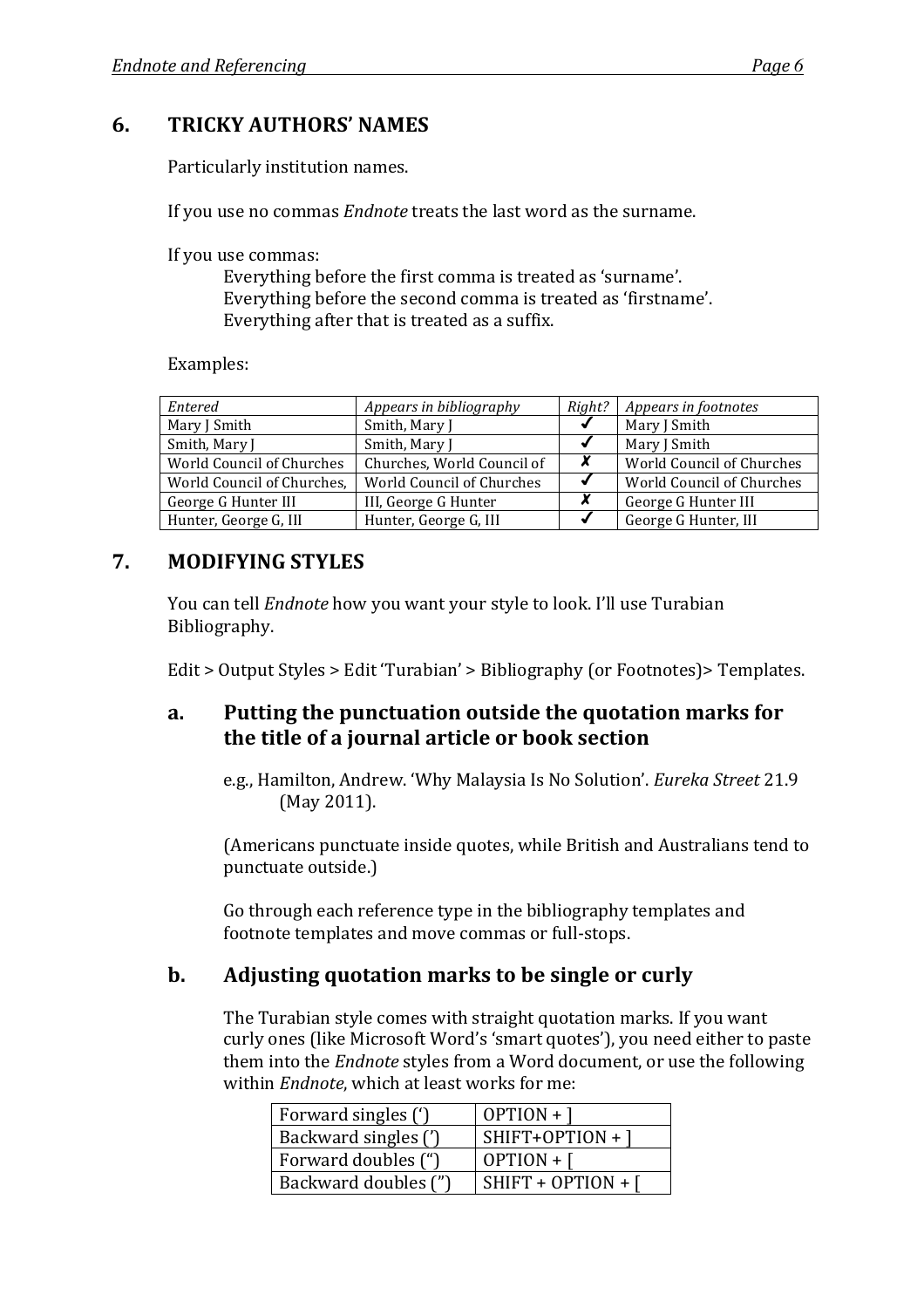Turabian also comes with double quotation marks, preferred in the US. You may prefer them single in citations. Change them within the style.

#### **c. Two special characters** (this section for reference)

If you are going to modify styles much you need to understand two special characters in Endnote styles.

A 'strong space', called **'link adjacent'** and looking like a diamond  $(\diamondsuit)$ , means that if the word before or after it is absent, so is the space and whatever is next to it. It glues together the text either side. I use it liberally (but it's best not used between field names of more than one word, such as 'Series Title'). You can insert it by using the 'Insert Field' drop-down menu at the top right of the style window, or with  $OPTION +$ SPACE.

A vertical bar (|), called a '**forced separation**', can be entered from the keyboard (SHIFT + \). Anything between two separation bars is contained and doesn't affect things outside it. Here's an example:

Author. Title|.<sup>◆</sup>Translated<sup>◆</sup>by◆Translator|.◆Edition◆ed|.◆ Number $\bullet$ of $\bullet$ Volumes $\bullet$ vols $\bullet$ Vol. $\bullet$ Volume $\bullet$ Series Title $\bullet$ City |:Publisher|,Year|.

If there is no translator, for example, that whole section between bars doesn't appear.

## **B. REFERENCING**

#### **8. WHY IT MATTERS**

Scholars who read your thesis need to be able to trace your citations if desired. Full and consistent citation is a large part of academic accountability.

For the examiners, care shown in the footnotes and bibliography creates confidence that care has been shown in the argument.

#### **9. PLAGIARISM**

It is of the utmost importance that everything you borrow from somewhere else is attributed, and that every time you use the words of others you enclose them in quotation marks. This is at the very heart of academic integrity, and plagiarism will result in being failed—a terrible result at the end of a huge project.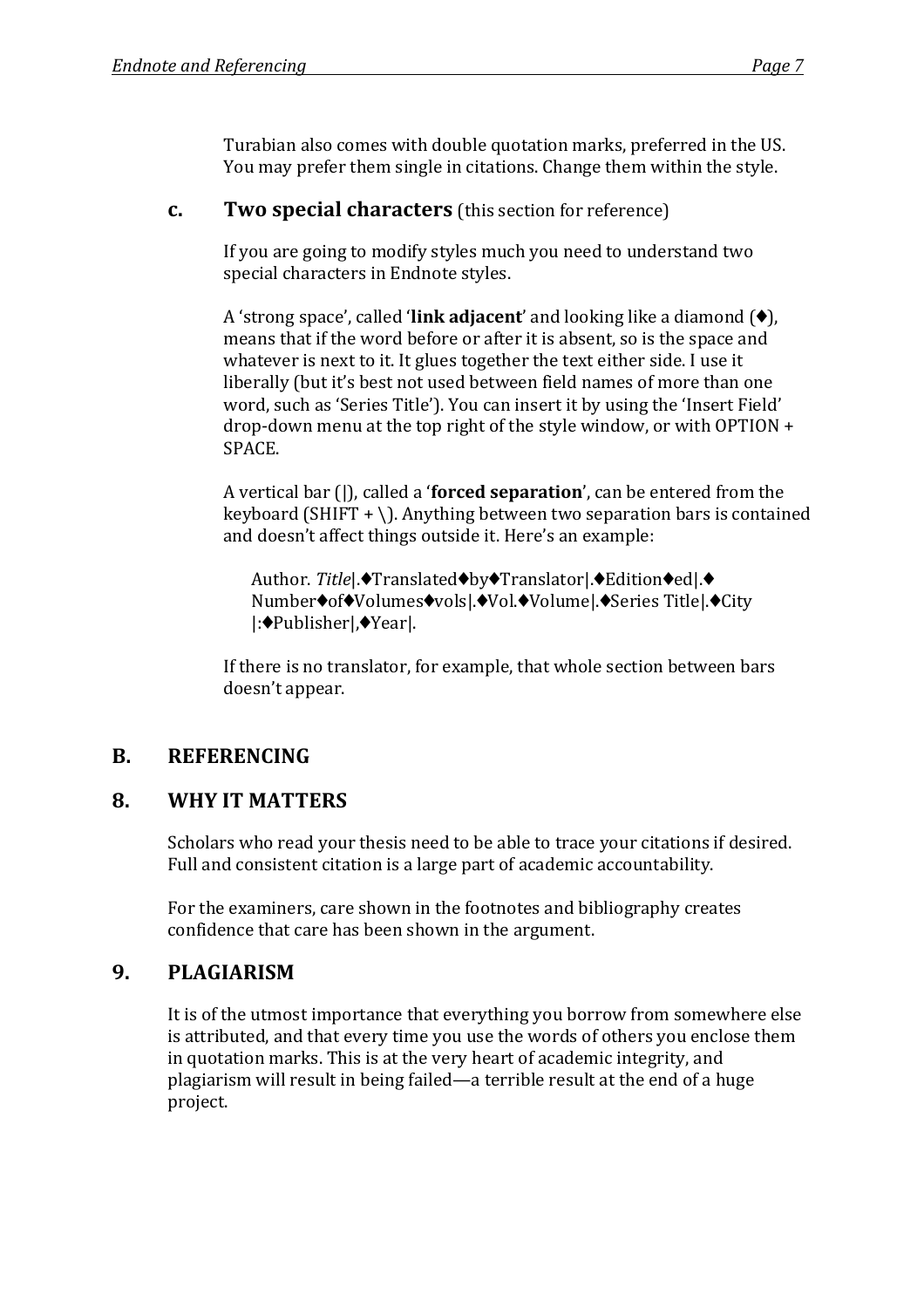The Thesis Submission Form asks you to declare that 'the thesis contains no material previously published or written by another person, except where due reference is made in the text of the thesis'.

## **10. CHICAGO STYLE**

The MCD University of Divinity expects a 'full, precise and consistent' style in its theses (Regulation 25.2.6). The Thesis Submission Form requires the student to declare that the Chicago style has been followed, unless permission has been granted to use another style.

The Chicago style is the referencing format used by the University of Chicago, and is also called Turabian, because it is set out for research students in the book once edited by Kate Turabian:

Kate L Turabian et al, *A manual for writers of research papers, theses, and* dissertations: *Chicago style for students and researchers*, 7th ed. (Chicago: University of Chicago Press, 2007)

Doctoral students should own a copy. Masters students should at least have ready access to a copy. (They are less than \$16 bought from the Book Depository online.)

There are also guides provided by your RTI and many guides on the internet.

Scholars differ on the finer points of style, but the two most important principles in referencing, when in doubt, are:

Give full information, telling the reader what it is and where it is. Be consistent. Whichever way you do it, do it every single time.

I suggest you follow your supervisor's guidance in these things.

## **11. IN-TEXT CITATION OR FOOTNOTES?**

Both in-text citation (e.g., Smith 2011: 254) and footnotes are allowed by Chicago. Footnotes are more common in the humanities, with in-text citation more common in the social sciences.

I prefer footnotes because more information is provided on the same page. From here on I will discuss only the Footnote-Bibliography option.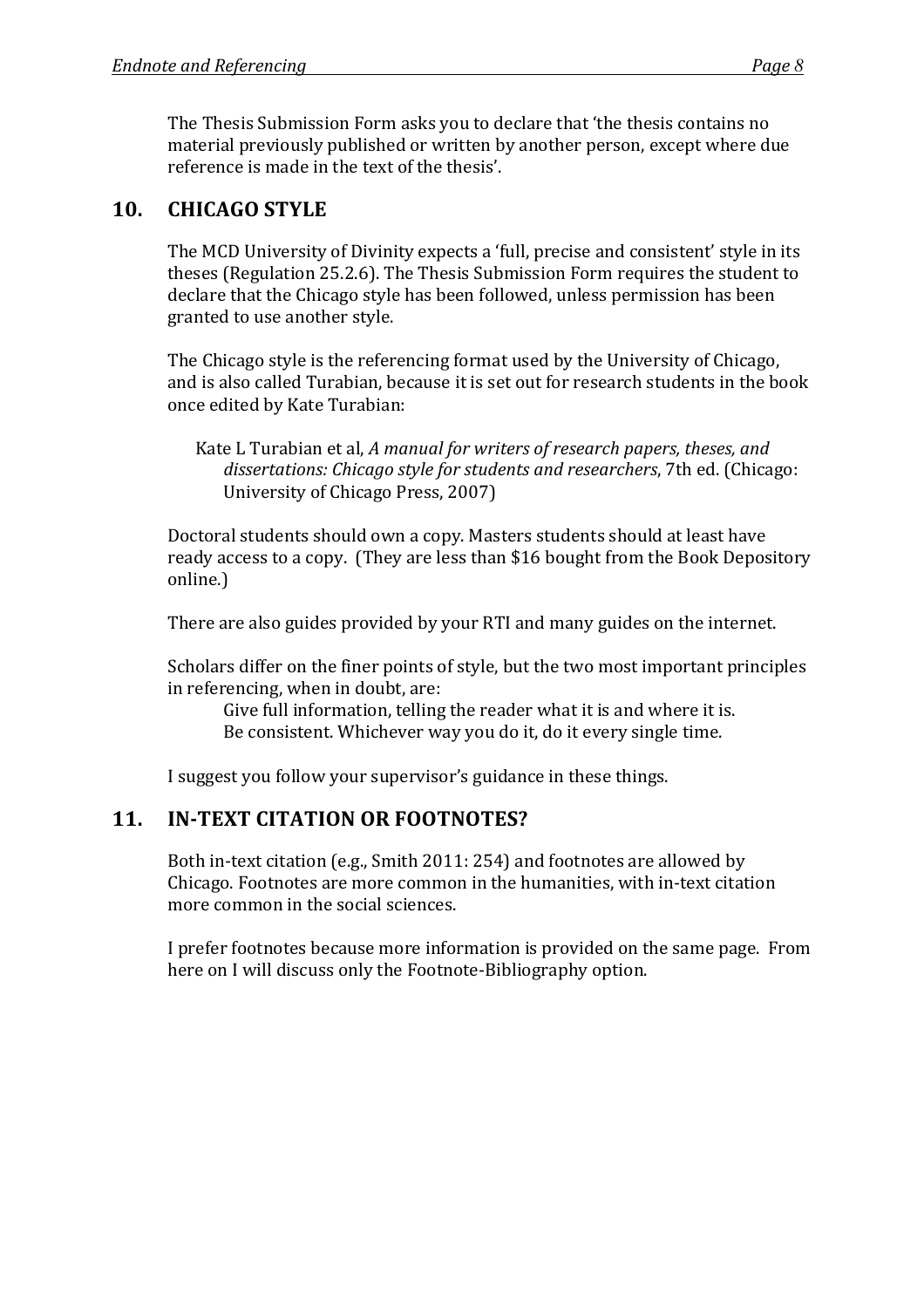### 12. THE BASIC ELEMENTS OF A FOOTNOTE OR BIBLIOGRAPHY **REFERENCE.**

Here are the three most common reference types. (Consult guides for the rest.)

|                 | Footnote                                                                                                                                                                            | <b>Bibliography</b>                                                                                                                                                                 |
|-----------------|-------------------------------------------------------------------------------------------------------------------------------------------------------------------------------------|-------------------------------------------------------------------------------------------------------------------------------------------------------------------------------------|
| <b>Book</b>     | Laura M Hartman, The Christian<br>consumer: Living faithfully in a<br>fragile world (New York: Oxford<br>University Press, 2012).                                                   | Hartman, Laura M. The Christian<br>consumer: Living faithfully in a<br>fragile world. New York: Oxford<br>University Press, 2012.                                                   |
| Journal article | Robert A Hunt, 'The history of the<br>Lausanne Movement: 1974-2010',<br><b>International Bulletin of Missionary</b><br>Research 35.2 (April 2011): 81-85.                           | Hunt, Robert A. 'The history of the<br>Lausanne Movement: 1974-2010'.<br>International Bulletin of Missionary<br>Research 35.2 (April 2011): 81-85.                                 |
| Book section    | David Tacey, 'Spirituality in Australia<br>today', in Sacred Australia: Post-<br>secular considerations, ed. Makarand<br>Paranjape (Melbourne: Clouds of<br>Magellan, 2009), 44-64. | Tacey, David. 'Spirituality in Australia<br>today'. In Sacred Australia: Post-<br>secular considerations, ed. Makarand<br>Paranjape. Melbourne: Clouds of<br>Magellan, 2009. 44-64. |

# **13. IBID OR ABBREVIATED CITATIONS?**

Latin abbreviations have fallen out of favour, though some still use '*Ibid.*' (maybe with a page number) to refer to a work that appeared in the footnote immediately above.<sup>1</sup> Most scholars these days prefer abbreviated citations:

<sup>1</sup> Graham Hill, *Salt, light and a city: Introducing missional ecclesiology* (Eugene, OR: Wipf and Stock, 2012), 112. <sup>2</sup> Hill, *Salt*, *light and a city*, 125. <sup>3</sup> Hill, *Salt, light and a city*, 206.

## **14. BIBLICAL REFERENCES**

When referring to a biblical passage as part of the ordinary text, such as talking about Romans 12 or Exodus  $20:1-17$ , the name of the book is spelt out. When a reference occurs in parenthesis (Rom  $12:1-2$ ) an abbreviation is used. Find a system of abbreviations (e.g., from the front of a Bible) and be consistent.

It is good to say in the preface or an early footnote which version you will be using unless otherwise noted.

# **15. PUBLICATION DETAILS**

 $\overline{a}$ 

The publication details for books can be confusing.

• Use the title page to get the exact title.

<sup>&</sup>lt;sup>1</sup> Kate L Turabian et al., *A* manual for writers of research papers, theses, and dissertations: Chicago style for *students and researchers*, 7th ed. (Chicago: University of Chicago Press, 2007), 155.